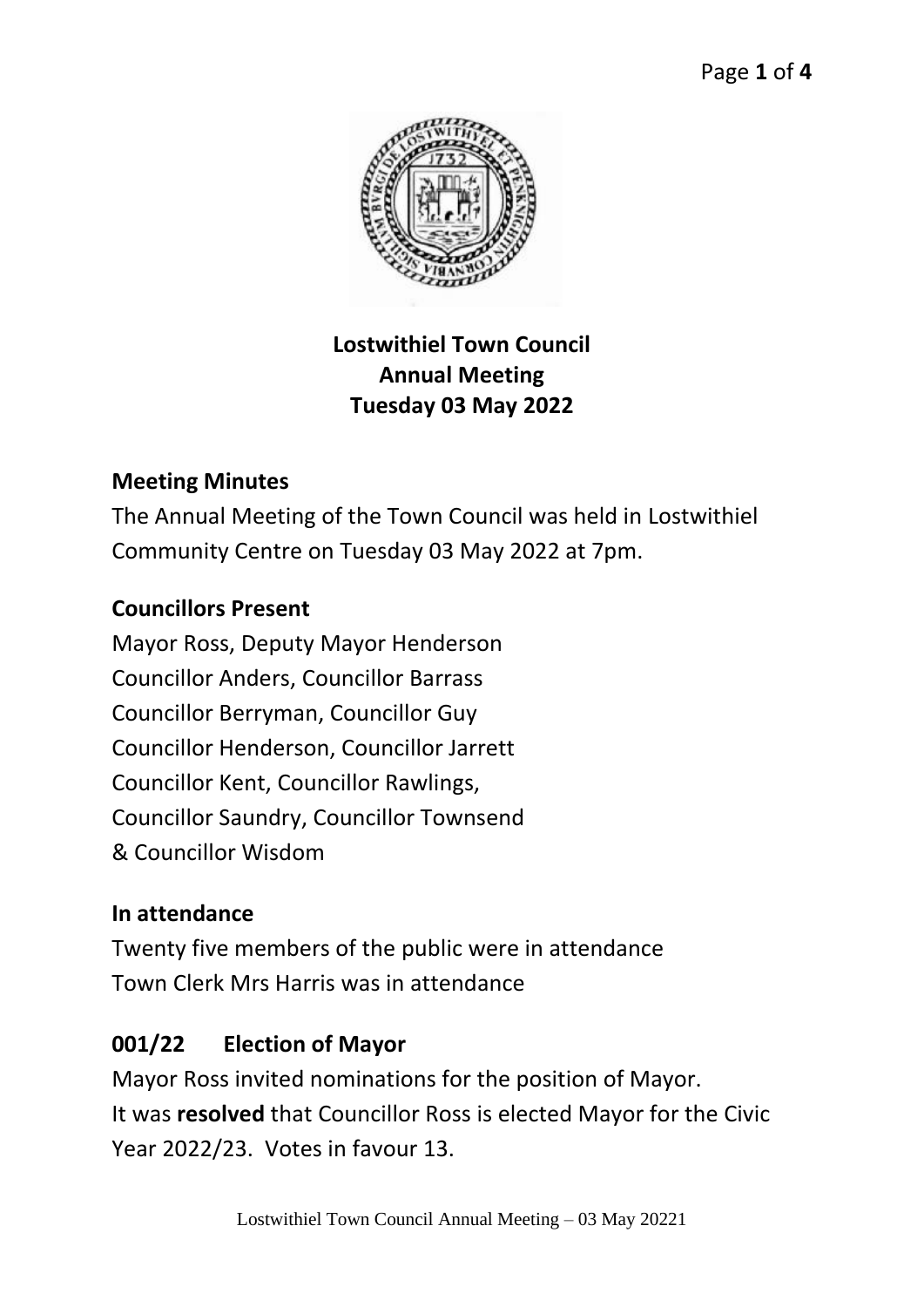Councillor Ross signed the Declaration of Acceptance of Office of Mayor which was witnessed and signed by the Town Clerk.

## **002/22 Election of Deputy Mayor**

Mayor Ross invited nominations for the position of Deputy Mayor. It was **resolved** that Councillor Karin Henderson is elected Deputy Mayor for the Civic Year 2022/23.

Councillor Karin Henderson signed the Declaration of Acceptance of Office of Deputy Mayor which was witnessed and signed by the Town Clerk. Votes in favour 13.

## **003/22 Apologies of Absence.**

Apologies for absence were received and accepted from Councillor Guiterman.

## **004/22 Declarations of Interest**

Mayor Ross declared a non-registerable Interest in Agenda item 10 – Town Mayors Allowance

# **005/22 Public Participation**

None.

# **006/22 Minutes 05 April 2022**

It was **resolved** that the minutes dated 05 April 2022 are accepted, approved and duly signed by Mayor Ross. Votes 11 in favour, 1 abstention.

# **007/22 Staffing Committee**

It was **resolved** to approve the Staffing Committee Terms of reference as drafted and to appoint the following Councillors to the Committee:-

Mayor Ross, Councillor Guiterman, Councillor Jarrett,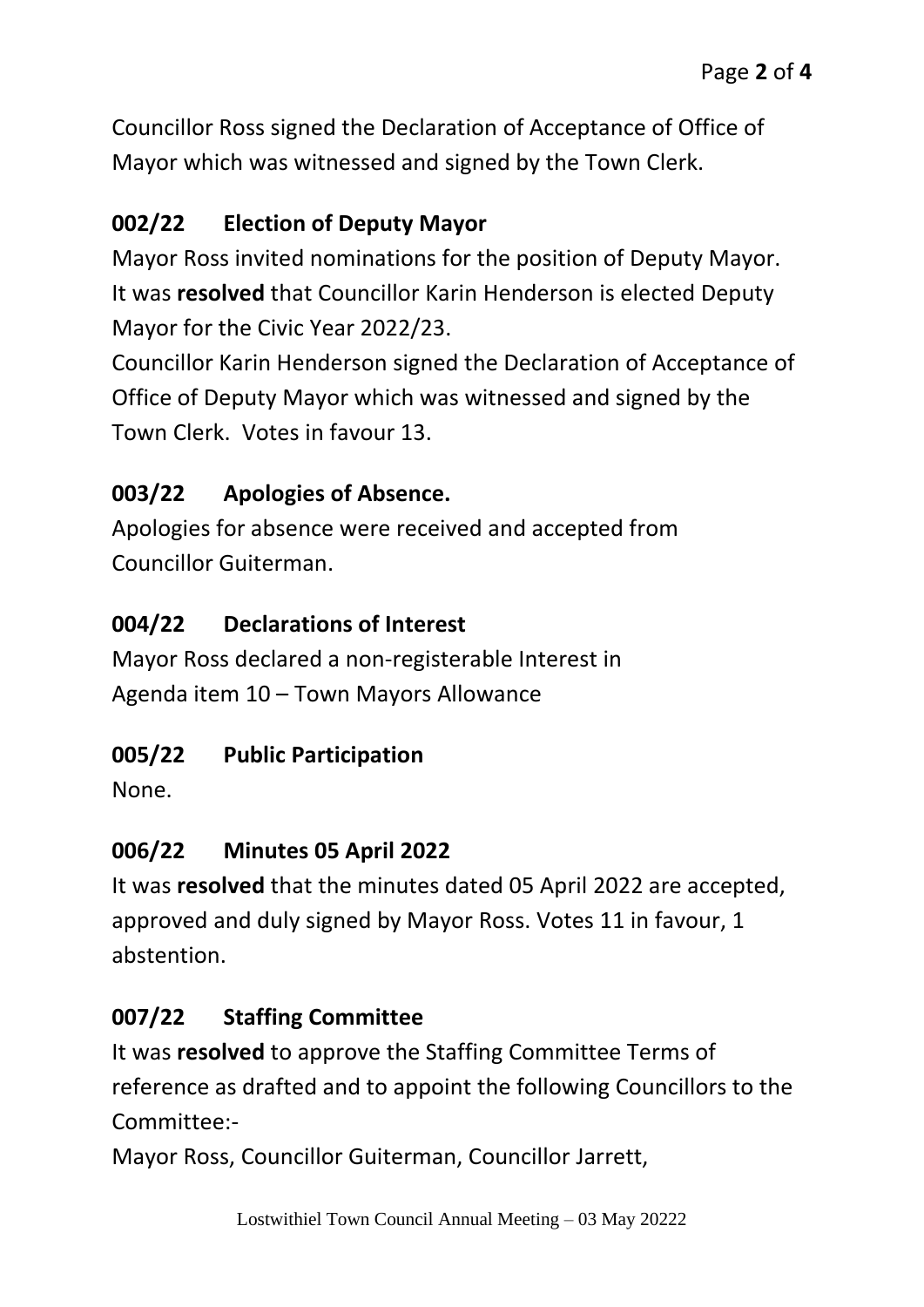Councillor Rawlings, Councillor Saundry & Councillor Townsend.

### **008/22 Standing Orders & Financial Regulations**

It was **resolved** to amend Financial Regulation paragraph 4.1 to increase the Clerk's spending limit for minor repairs/variations to Council agreed contracts from £1,000 to £3000. Vote 13 in favour. It was further **resolved** to amend Financial Regulation paragraph 11 to tenders over £21,000, Quotes £7,000 - £21,000 & estimates £3,000 - £7,000. Vote 11 in favour, 2 abstentions.

### **009/22 General Power of Competence**

It was noted by Council that it remains no longer eligible to use the General Power of Competence.

### **010/22 Town Mayors Allowance**

Mayor Ross having previously declared a non-registerable interest left the meeting room.

Deputy Mayor Henderson chaired the agenda item. It was **resolved** that the Mayor's Allowance for the Civic Year 2022/23 is set at £1500 as per the 2022/23 agreed budget. Mayor Ross re-joined the meeting and resumed as Chair.

### **011/22 Internal Auditor**

.

It was resolved to approve Hudson Accounting Limited as Internal Auditors for the period 2022/23.

### **012/22 Annual Civic Service & Mayor Making**

Mayor Ross advised the meeting that she would not be holding a Annual Civic Service or Mayor Making Ceremony for the Civic Year 2022/23. This decision was noted by Council.